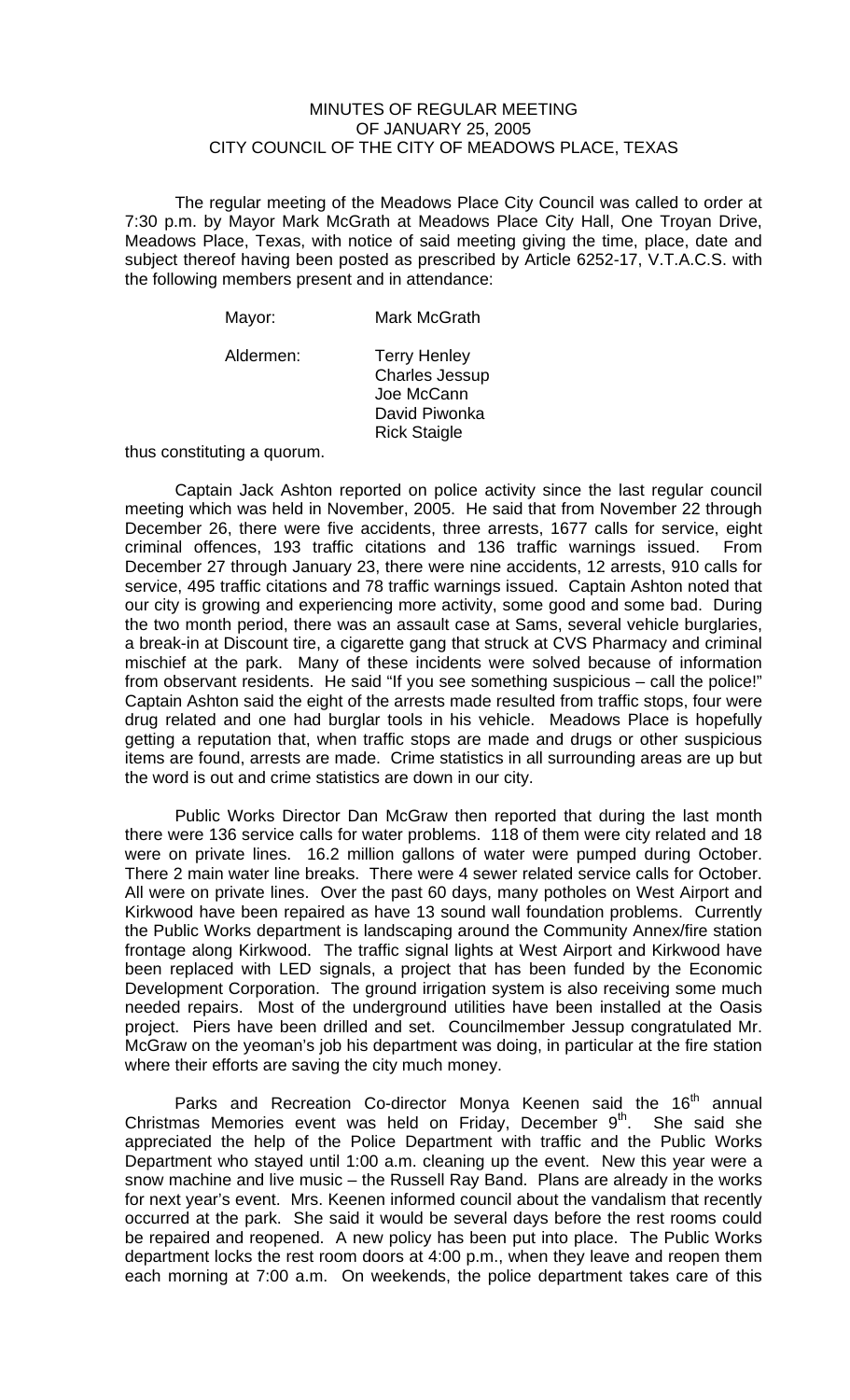task. Restitution is being sought from the young man who caused the vandalism that occurred at approximately 11:00 a.m. on New Year's Eve. It is hoped that in the future a wireless arrangement, connected to patrol units, will be able to better secure the area. A web camera is also a possibility.

During audience comments, Michelle Nava of the 11800 block of Meadow Crest, asked about the concrete rubble along West Airport. Mayor McGrath said it was due to Phase One of the Oasis Project where a new 250 bed Alzheimer's/Assisted Living center was being built. In addition to other buildings, the project will also contain a parking facility, hospital and office building.

Resident Marti Pattinson brought up the problem of 18 wheeler trucks parking side by side behind Sam's. This area is in the City of Stafford but it presents a problem, especially for fire trucks. She hopes the fire department will become more active in our city now that we have a fire station located here.

Resident Theresa Bathe thanked the Parks Department for locking the park rest rooms at night, making it safer for neighborhood kids.

During Mayor's comments, Mayor McGrath said that this Saturday, January  $28<sup>th</sup>$  from 3:00 to 5:00 p.m. an open house would be held at the new Fire Station. He also informed Council that at County Court last week, two residences were addressed. The bank which owns the residence at 12059 Mulholland, which Council, acting as the Building Standards Commission, ordered demolished, appealed. They have been allowed to repair the property and must pay 75% of our attorney fees. The resident on Level Run who was found guilty of not repairing the peeling paint and rotten wood on his residence appealed to the county. He has 60 days to repair the home. We will continue to monitor the cases on a daily basis.

During Council comments, Councilmember Henley said he has just returned from the National League of Cities' annual meeting as a representative of the Texas Municipal League. He learned that the Supreme Court has given Texas until June first to fix school financing so we can look for a special legislative session to be called after primary elections are over. He also learned that telecom and cable companies are pushing nationally to eliminate franchise fees required to be paid to cities. Cities will loose a lot of money if this happens.

Mayor McGrath then read the caption to the next agenda item as follows:

## **Consideration of and action on calling a public hearing to discuss a proposed ordinance establishing a curfew for persons under the age of 17 years in the City of Meadows Place**.

Mayor McGrath explained that he attended a Gang Task Force meeting at the Fort Bend ISD with Captain Gary Stewart. He noted there ARE gangs in FBISD and in Houston. The meeting was eye opening. Gang members are being recruited as early as the 5<sup>th</sup> grade. This ordinance, patterned after an existing one in Missouri City, will require children, aged 17 or younger, to be off the streets by 11:00 p.m. most days, and by 12:00 midnight on Fridays and Saturdays. Councilmember Piwonka made a motion to call the public hearing to discuss the proposed ordinance for 7:00 p.m. on<br>Tuesday, February 28<sup>th</sup>. Councilmember Henley seconded the motion. Tuesday, February 28<sup>th</sup>. Councilmember Henley seconded the motion. Councilmember Jessup said this could be a big issue for the City of Meadows Place. While it looks like a great idea on the surface police should have the right to stop kids at any time in the city. He wondered if the word would be put out so that kids could come to give their input also. Mayor McGrath said information was in this past month's Newsletter and will again be in this month's newsletter as well as on the city's website. Councilmember Staigle said he would announce the public hearing to parents at Boy Scout meetings. Mayor McGrath called for a vote on the motion. The motion to hold the public hearing carried unanimously.